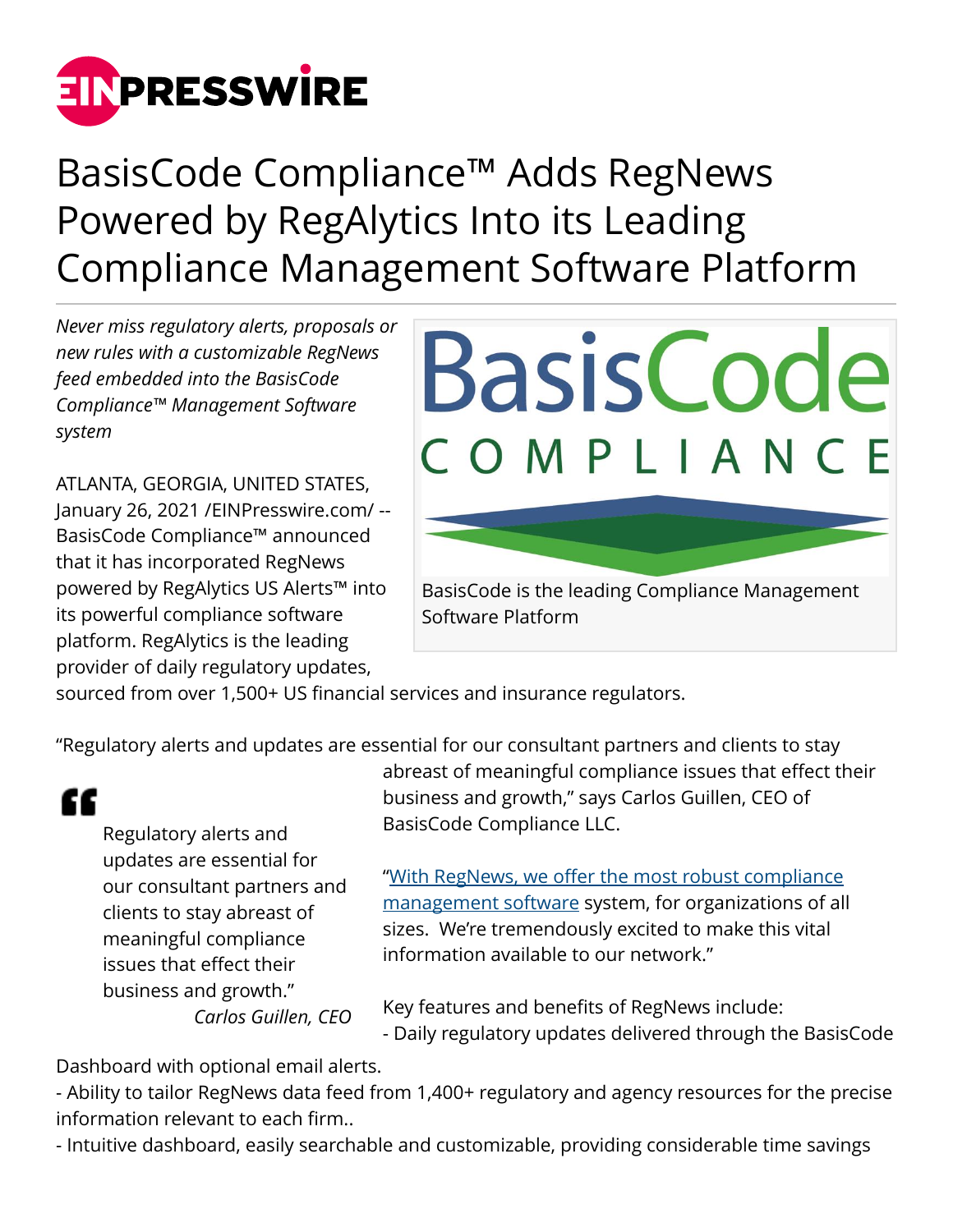for teams.

- An exchange of information between consultants and end users in which consultants can comment and share insights on regulatory impacts and compliance best practices.

"We are thrilled to enable BasisCode to deliver even more well-rounded compliance solutions than ever," says Mary Kopczynski, J.D./Ph.D. and CEO of RegAlytics. "All of us want to leverage what we're best at doing to see compliance become easier for the end user."

Request a Personalized Demo of the BasisCode Compliance™ Software platform with RegNews embedded.

About Basis Code Compliance: Founded in 2011, BasisCode Compliance LLC is the first compliance software company to reverse engineer a complete governance, risk and compliance (GRC) solution, including Code of Ethics administration. The scalable, fully integrated and always audit-ready software platform manages the risk lifecycle from identification to resolution, enhancing compliance controls and decision-



Carlos Guillen, President & CEO, BasisCode Compliance



Mary Kopczynski, J.D./Ph.D. and CEO RegAlytics

making to safeguard each firm and its clients. Over 400 organizations globally rely on BasisCode.

About RegAlytics: Founded in 2019, RegAlytics covers over 1500 U.S. regulators to deliver the most comprehensive, coherent, and customizable U.S. regulatory data in the world. We use proprietary technology to gather and structure regulatory data, which our regulatory experts further enrich. US Alerts can be managed by individuals or directly ingested by GRC solutions in an easy to use, customizable interface.

Sonya Reeve